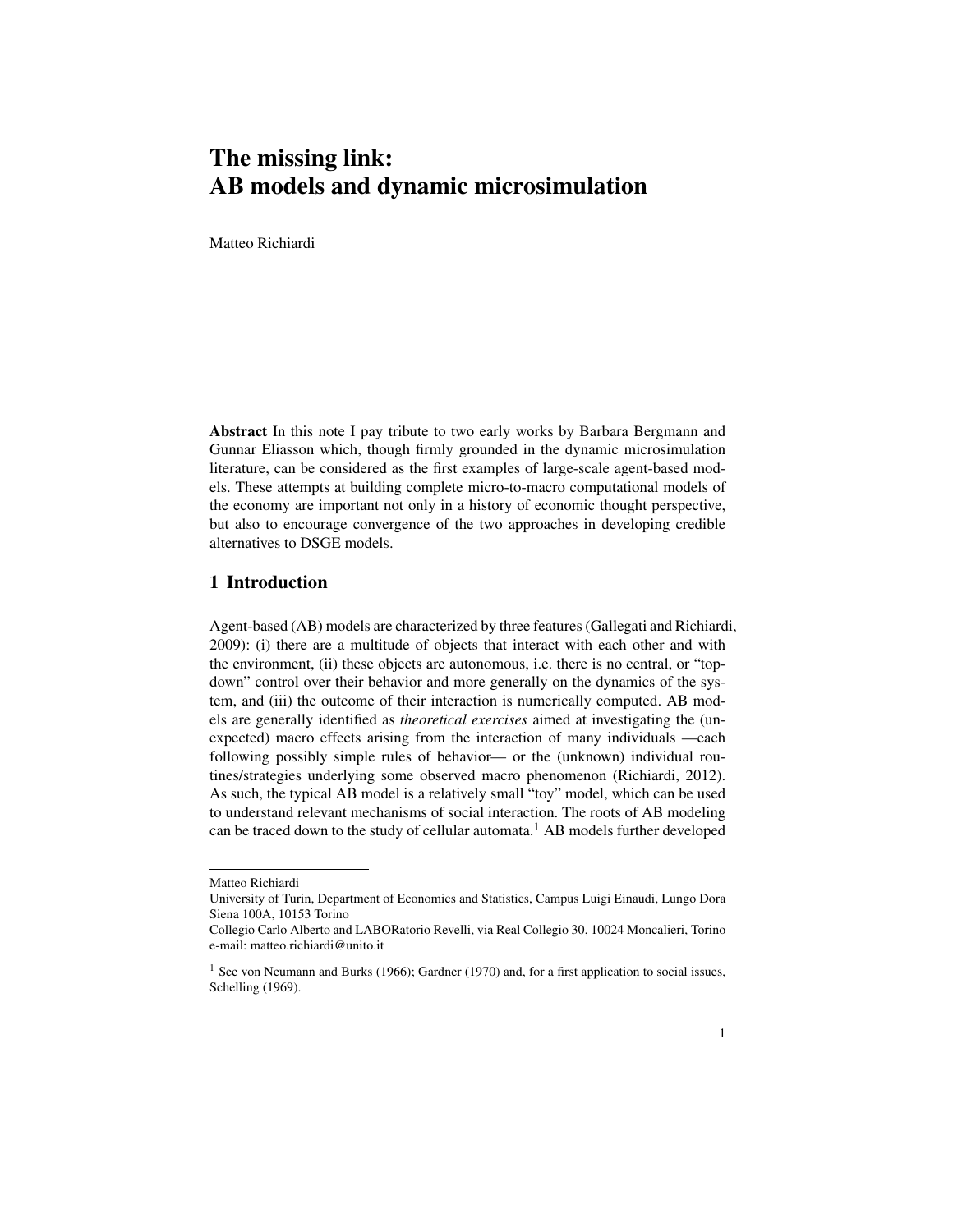within the evolutionary economics approach<sup>2</sup> and the so-called Santa Fe perspective on the study of complex systems<sup>3</sup>.

However, an earlier antecedent of AB modelling can be identified in the dynamic microsimulation (DMS) literature, and in particular in two almost forgotten works: Barbara Bergmann's microsimulation of the US economy (Bergmann, 1974) and Gunnar Eliassons microsimulation of the Swedish economy (Eliasson et al., 1976; Eliasson, 1977).

While there has been a recent surge of interest for AB modeling in the DMS literature, this is considered more as a promising direction for future research, than as the continuation of a tradition that dates back to thirty-five years ago (Morand et al., 2010; Li, 2011). The infatuation of dynamic microsimulationists for AB modeling is not corresponded by AB practitioners, who not only are not aware of their intellectual debt, but seem not to recognize the convergent paths the two literatures have embraced, with a new vintage of large AB macro-models claiming increasing empirical content.

Both Bergmann and Eliasson developed a macro model with production, investment, and consumption (Eliasson also had a demographic module). They introduced two basic innovations with respect to the DMS literature that was emerging at the time —and in which they were firmly grounded: they explicitly considered the interaction between the supply and demand for labor, and they modeled the behavior of firms and workers in a structural sense. On the other hand, the standard approach to microsimulation —or, as Guy Orcutt called it, the "microanalytic approach for modeling national economies" (Orcutt, 1990)— was based on the use of what he considered as a-theoretical conditional probability functions, whose change over time, in a recursive framework, describe the evolution of the different processes that were included in the model. This is akin to reduced-form modeling, where each process is analyzed conditional on the past determination of all other processes, including the lagged outcome of the process itself.

Bergmann and Eliasson had a complete and structural, although relatively simple, model of the economy, which were calibrated to replicate many features of the US and Swedish economy, respectively. However, their approach —summarized in (Bergmann et al., 1977)— passed relatively unnoticed in the DMS literature, which evolved along the lines identified by Orcutt mainly as reduced form, probabilistic partial equilibrium models, with limited interaction between the micro unit of analysis, and with abundant use of external coordination devices in terms of alignment to exogenously identified control totals. On the contrary, the AB approach emerged with a focus on general equilibrium feedbacks and interaction, at the expenses of richer empirical grounding. Hence, the work of Bergmann and Eliasson could be interpreted as a bridge between the (older) DMS literature and the (newer) AB modeling literature, a bridge that however has so far remained unnoticed. The goal of this paper is to bring this bridge back on the map, not only as a tribute to the history of economic thought, but also as a potential useful road for current and future research.

<sup>2</sup> Dosi and Nelson (1994).

 $3$  Anderson et al. (1988); Arthur et al. (1997); Blume and Durlauf (2006).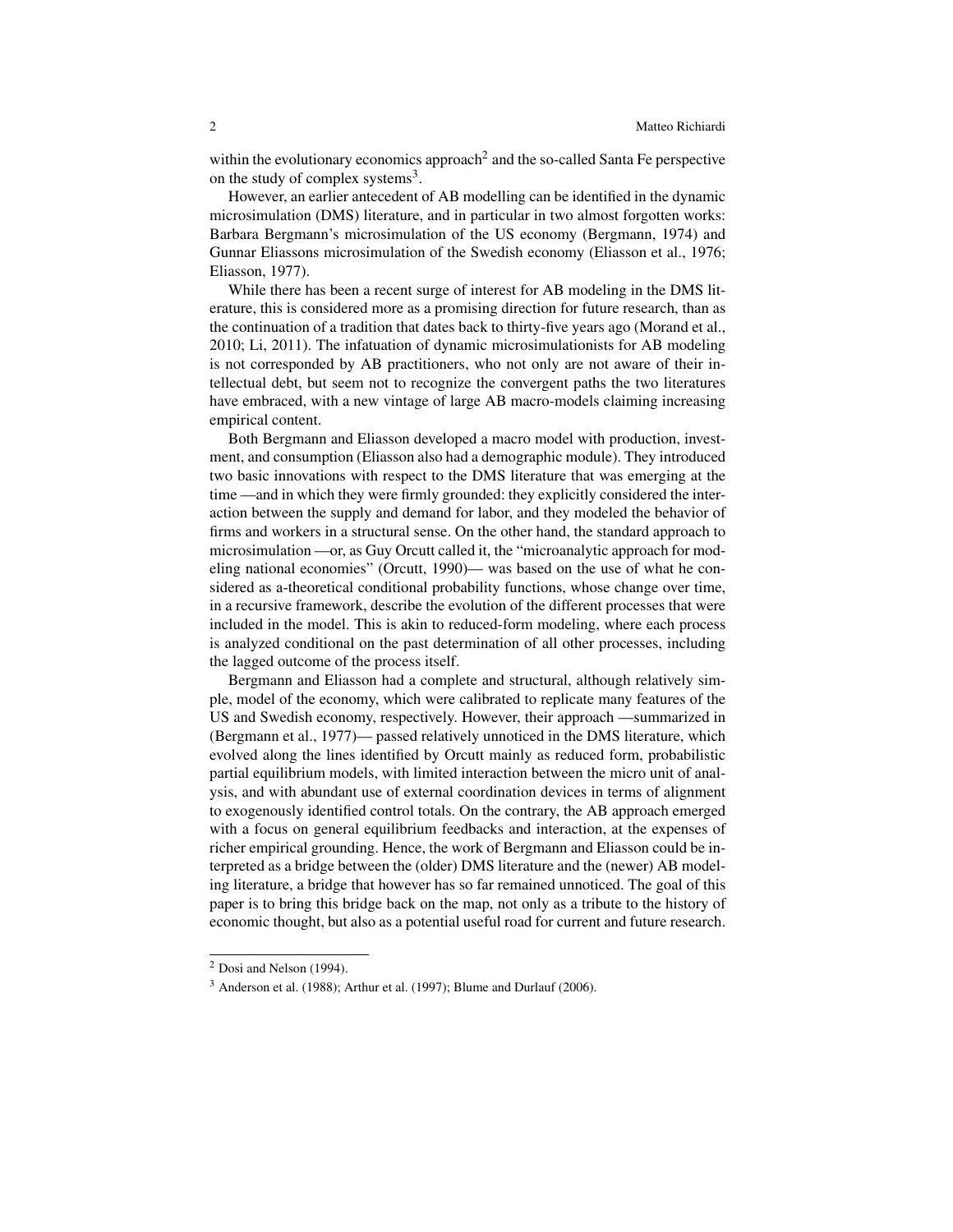The structure of the paper is as follows. In section 2 DMS is briefly presented; sections 3 and 4 are devoted to Bergmann's and Eliasson's models, respectively; section 5 describes how the recent literature on DMS has approached the challenge brought forward by these two precursors; section 6 depicts a convergent evolution of AB models toward increasing complexity and empirical content; finally, section 7 discusses how the emerging approach to estimation of AB models diverges from the one which is dominant in the DMS literature, and suggests that cross-fertilization of techniques might be fruitful.

## 2 Dynamic microsimulation

Broadly defined, microsimulation is a methodology used in a large variety of scientific fields to simulate the states and behaviors of different units —individuals, households, firms, *etc.*— as they evolve in a given environment —a market, a state, an institution. Very often it is motivated by a policy interest, so that narrower definitions are generally provided. For instance, Martini and Trivellato (1997) define microsimulation models as "computer programs that simulate aggregate and distributional effects of a policy, by implementing the provisions of the policy on a representative sample of individuals and families, and then summing up the results across individual units" (p. 85).

The field of microsimulation originates from the work of Guy Orcutt in the late 1950s (Orcutt, 1957). Orcutt was concerned that macroeconomic models of his time had little to say about the impact of government policy on things like income distribution or poverty, because these models were predicting highly aggregated outputs while lacking sufficiently detailed information of the underlying micro relationships, in terms of the behavior and interaction of the elemental decision-making units. However, if a non-linear relationship exists between an output *Y* and inputs *X*, the average value of *Y* will indeed depend on the whole distribution of *X*, not on the average value of *X* only.

Orcutt's revolutionary contribution consisted in his advocacy for a new type of modeling which uses as inputs representative distributions of individuals, households or firms, and puts emphasis on their heterogeneous decision making, as in the real world (Orcutt et al., 1961). In so doing, not only the average value of *Y* is correctly computed, but its entire distribution can be analyzed. In Orcutt's words, "this new type of model consists of various sorts of interacting units which receive inputs and generate outputs. The outputs of each unit are, in part, functionally related to prior events and, in part, the result of a series of random drawings from discrete probability distributions".

Two things are worth noting. First, the deficiencies of aggregate macro-models identified by Orcutt are still on the table today, more than 50 years later —the recent financial crisis has clarified that the king is naked, exposing all shortcomings of dynamic stochastic general equilibrium (DSGE) models, the workhorse tool in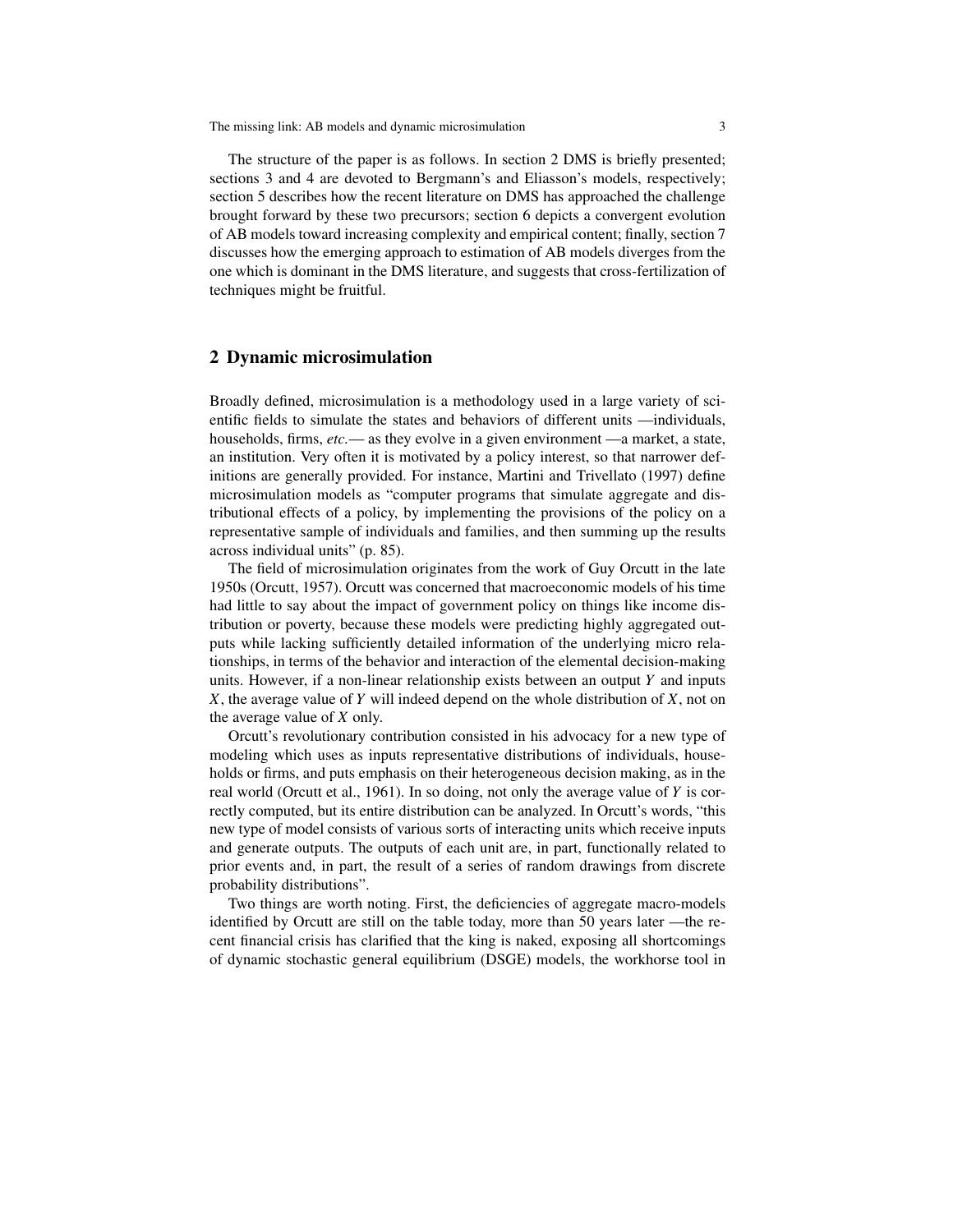macroeconomics.<sup>4</sup> Second, DMS appears very similar indeed to the AB approach to economic modeling. The main differences can be traced down to the following (i), microsimulations are more policy-oriented, while AB models are more theoryoriented; (ii) microsimulations generally rely on a partial equilibrium approach, while AB models are most often closed models.

As it turns out, in their struggle to replace DSGE models, AB models are becoming more empirically oriented, while microsimulations are becoming more complex, by including more behavioral responses and general equilibrium feedbacks. Bergmann's and Eliasson's models were precursors in the latter respect.

## 3 Barbara Bergmann's model of the US economy

Barbara Bergmann was deeply influenced by Orcutt's lessons while a graduate student at Harvard (Olson, 2007). However, her microsimulation (Bergmann, 1974) departs from Orcutt's approach in significant ways. The behavior of all actors is modeled in a structural sense: workers, firms, banks, financial intermediaries, government and the central bank act based on pre-defined decision rules, rather than being described in terms of transition probabilities between different states. Each period (a week), (i) firms make production plans based on past sales and inventory position; (ii) firms attempt to adjust the size of their workforce; wages are set and the government adjusts public employment, (iii) production occurs, (iv) firms adjust prices, (v) firms compute profits, pay taxes and buy inputs for the next period, (vi) workers receive wages, government transfers, property income; they pay taxes and make payments on outstanding loans, (vii) workers decide how much to consume and save, choose among different consumption goods and adjust their portfolios of assets, (viii) firms invest, (ix) the government purchases public procurement from firms, (x) firms make decisions on seeking outside financing, (xi) the government issues public debt, (xii) banks and the financial intermediaries buy or sell private and public bonds; the monetary authority buys or sells government bonds; interest rates are set. In the early 1974 version, only one bank, one financial intermediary and six firms, "representative" of six different types of industrial sectors / consumer goods (motor vehicles, other durables, nondurables, services and construction) were simulated. In the labor market, firms willing to hire make offers to particular workers, some of which are accepted; some vacancies remain unfilled, with the vacancy rate affecting the wage setting mechanism. Unfortunately, the details of the search process are described only in a technical paper that is not easily available anymore (Bergmann, 1973). Admittedly, the model was defined by Bergmann herself as a "work in progress", and was completed only years later (Bennett and Bergmann, 1986). The assumption of "representative" firms is particularly questionable from an AB perspective, although it is not engraved in the model architecture. However,

<sup>4</sup> See Colander et al. (2008); Solow (2010); Kirman (2010); Krugman (2011); Stiglitz (2011).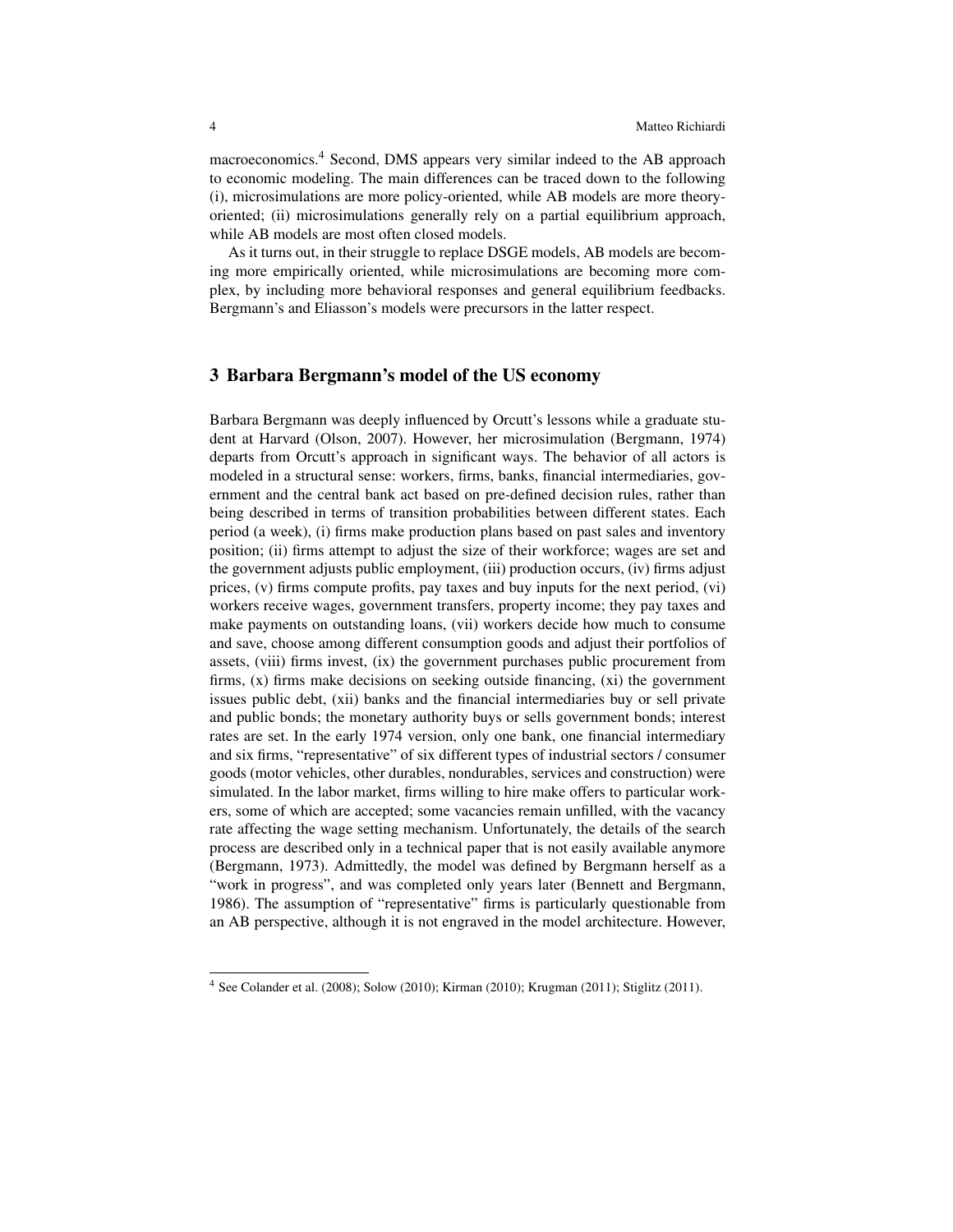the model is noteworthy for its complexity and for the ample relevance given to rule-based decision making.

#### 4 Gunnar Eliasson's model of the Swedish economy

Eliasson et al. (1976) "Micro-to-Macro model", which eventually came to be known as MOSES ("model of the Swedish economy"), is a DMS with firms and workers as the unit of analysis. A concise description of the model can be found in (Eliasson, 1977). The labor market module, which is of central importance in the model, is firm-based insofar the search activity is led by the firms that look for the labor force they require to meet their production targets. Labor is homogeneous, and a firm can search the entire market and raid all other firms subject only to the constraint that search takes time (a limited number of search rounds are allowed in each period). Firms scan the market for additional labor randomly, the probability of hitting a source (another firm or the pool of unemployed) being proportional to its size. If a firm meets another firm with a wage level that is sufficiently below its own, it gets the people it wants, up to a maximum proportion of the other firm's labor force. The other firm then adjusts its wage level upwards with a fraction of the difference observed, and it is forced to reconsider its production plan. If a firm raids another firm with a higher wage level it does not get any people, but upgrades its wage offer for the next trial. Firms then produce, sell their products, make investment decisions and revise their expectations. Individuals allocate their income to savings and consumption of durables, non-durables and services. Each year the population is dynamically evolved with flows into and out of the labor force.



Fig. 1: Structure of the MOSES model of the Swedish economy. Source: Eliasson (1977).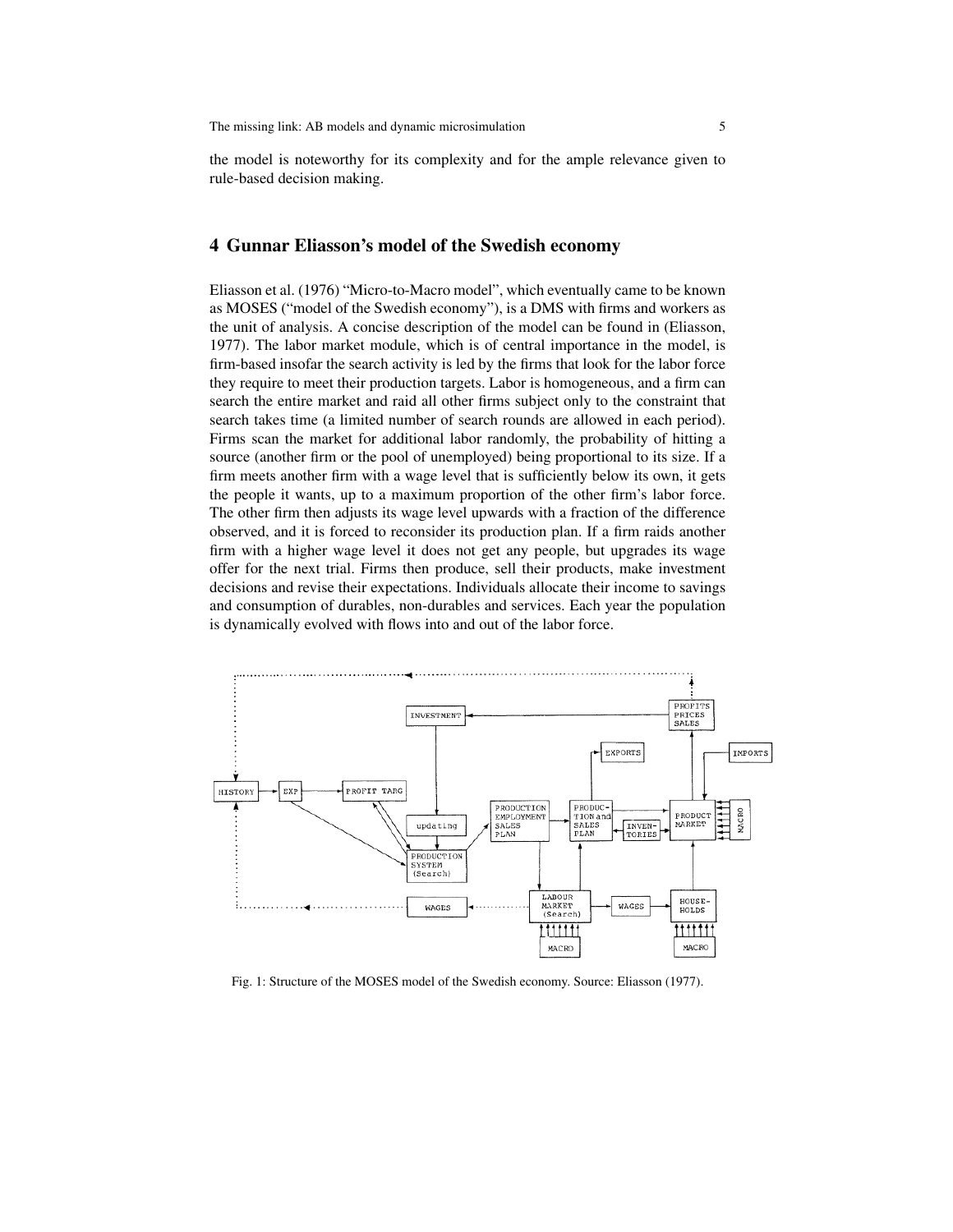The model was designed to address two issues: (i) formulate a micro explanation for inflation, and (ii) study the relationship between inflation, profits, investment and growth. It was populated partly with real balance sheet firms, and partly with synthetic firms whose balance sheets were calibrated in order to obtain sector totals. Since its original formulation, the model has been updated and documented in a series of papers (Eliasson, 1991).<sup>5</sup>

## 5 Current trends in DMS modeling: linking micro to macro.

Rather than following the strategy of increasing the complexity of microsimulation models and explicitly model general equilibrium feedbacks —along the lines pioneered by Bergmann and Eliasson— the recent literature on DMS has tried to link partial equilibrium microsimulations with computable general equilibrium (CGE) macro models. The underlying idea is to keep the models as simple as possible, and develop different models for different levels of aggregation. Following again Orcutt's insights, these models could then be connected through intermediate variables. Peichl (2009) describes how the approach, labeled *top-down bottom-up*, works: the CGE model produces macroeconomic variables (price level, output growth rates, *etc.*) which are passed as inputs to the DMS; the microsimulation model in turns produces outcomes (elasticities, income, *etc.* ) which are passed back to the CGE; the procedure is repeated until convergence.

Simple and appealing as the approach may look, it is plagued by theoretical and empirical inconsistencies, which might preclude convergence or, worse, produce outcomes which are misleading for policy analysis (the Lucas critique once again). The approach is also computationally burdensome, and only few applications have so far been developed.<sup>6</sup>

# 6 Current trends in AB macro modeling: towards more general models.

Recent years have witnessed a trend in AB macro modeling towards more detailed and richer models, targeting to a higher number of stylized macro facts, and claiming a stronger empirical content.<sup>7</sup> A big push forward has been provided, on the

 $5$  Of particular relevance here, is the model of the French economy by Gérard Ballot (Ballot, 2002). He models a dual labor market with open-ended and temporary positions. Although the model comprises only 40 firms and 1700 individuals (belonging to 800 households), it is roughly calibrated to the French labor market over the period 1972-1977, that is around the first oil shock. It is able to reproduce the changes in mobility patterns of some demographic groups when the oil crisis in the 1970s occurred, and in particular the sudden decline of good jobs.

<sup>6</sup> See Peichl (2009) for a review.

 $<sup>7</sup>$  See Dawid et al. (2013) for a review.</sup>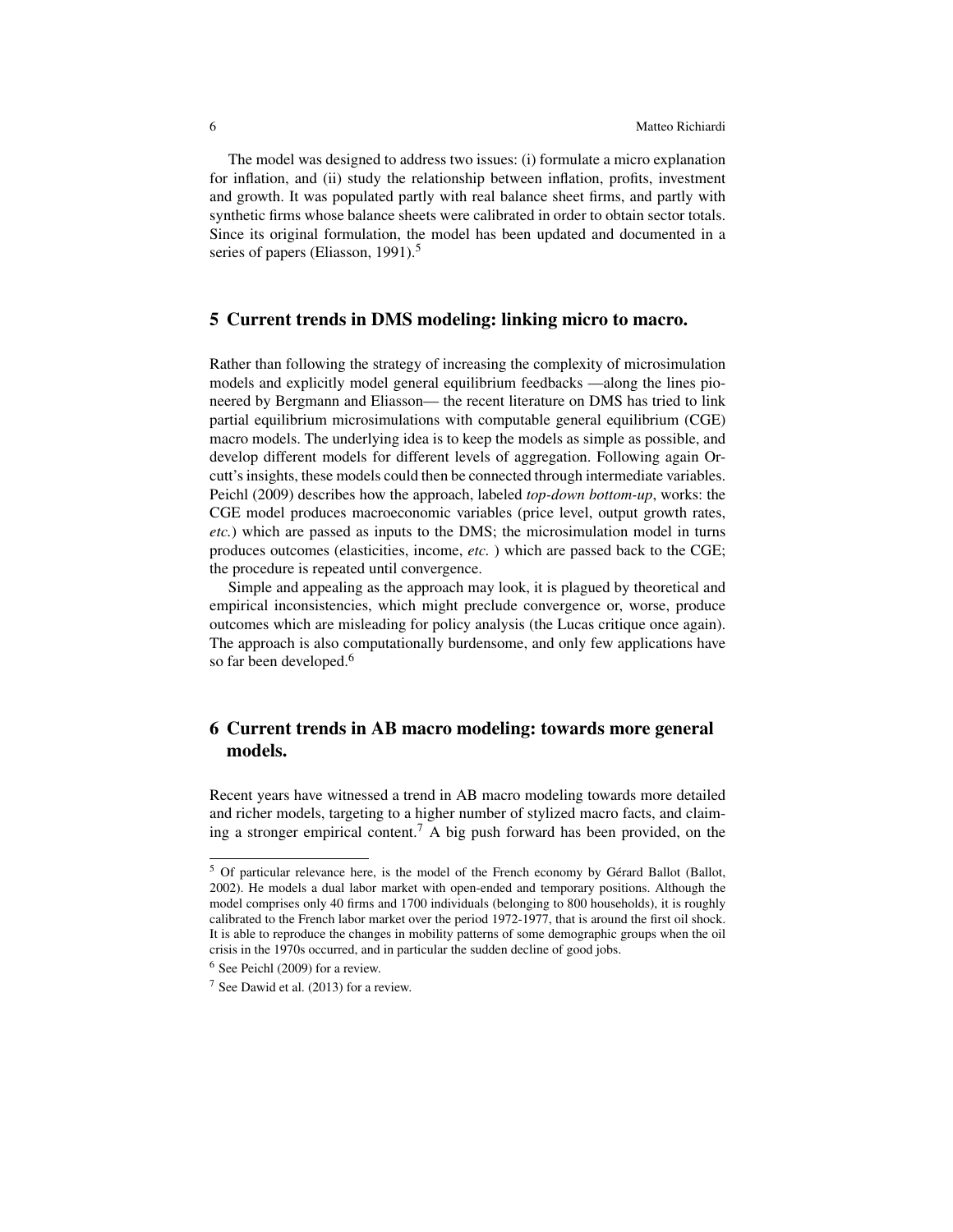East side of the Atlantic, by two large projects funded by the European Commission: EURACE and CRISIS.<sup>8</sup> The three year (2006-2009) EURACE project had the ambitious goal of creating an integrated AB model of the European economy (Deissenberg et al., 2008), linking real (consumption goods, investment goods and labor) and financial (loans, bonds and stocks) markets. The model was meant to be populated by a very large number of fairly sophisticated agents (in the order of  $10<sup>7</sup>$ households,  $10^5$  consumption goods producers,  $10^2$  investment goods producers, and  $10<sup>2</sup>$  banks), each following empirically documented behavioral rules. This very large number of agents allows in principle to discover emerging phenomena and/or rare events that would not occur with a smaller population.

An important feature of the model is its explicit spatial structure: with the exception of the investment goods market and the asset market, all markets are local. For example, there is a local labor market in each NUTS-2 region. Deissenberg et al. (2008) succinctly describe how the model works:

The market for consumption goods is a decentralized market, with local interaction between the firms and consumers. We assume that the firms send their merchandise to a given set of local shopping malls. All buying and selling occurs at these malls. Firms chose the outlet malls on the basis of expected local demand and profit opportunities. They also take into account the costs involved in servicing a particular mall, such as the transportation costs, the leases for the stores in the mall, and the inventory management costs.

The labor market is also a decentralized market. A local search-and-matching process is used to represent the interaction between firms and workers. The firms post vacancies, including the minimum skill level required for the posted job. The potential employees apply to vacancies that have been posted by firms in their local neighborhood. Unemployed workers who do not succeed in finding a job locally can migrate to a different region.



Fig. 2: Linking microsimulation models (MSM) and CGE models: the top-down bottom-up approach. Source: Peichl (2009).

<sup>8</sup> The CRISIS project is still in its initial phase; its goal is to provide "a platform for the development and application of data mining, process mining, computational and artificial intelligence and every other computer and complex science technique coupled with economic theory and econometric methods that can be devoted to identifying the emergence of social and economic risks, instabilities and crises" (Farmer et al., 2012).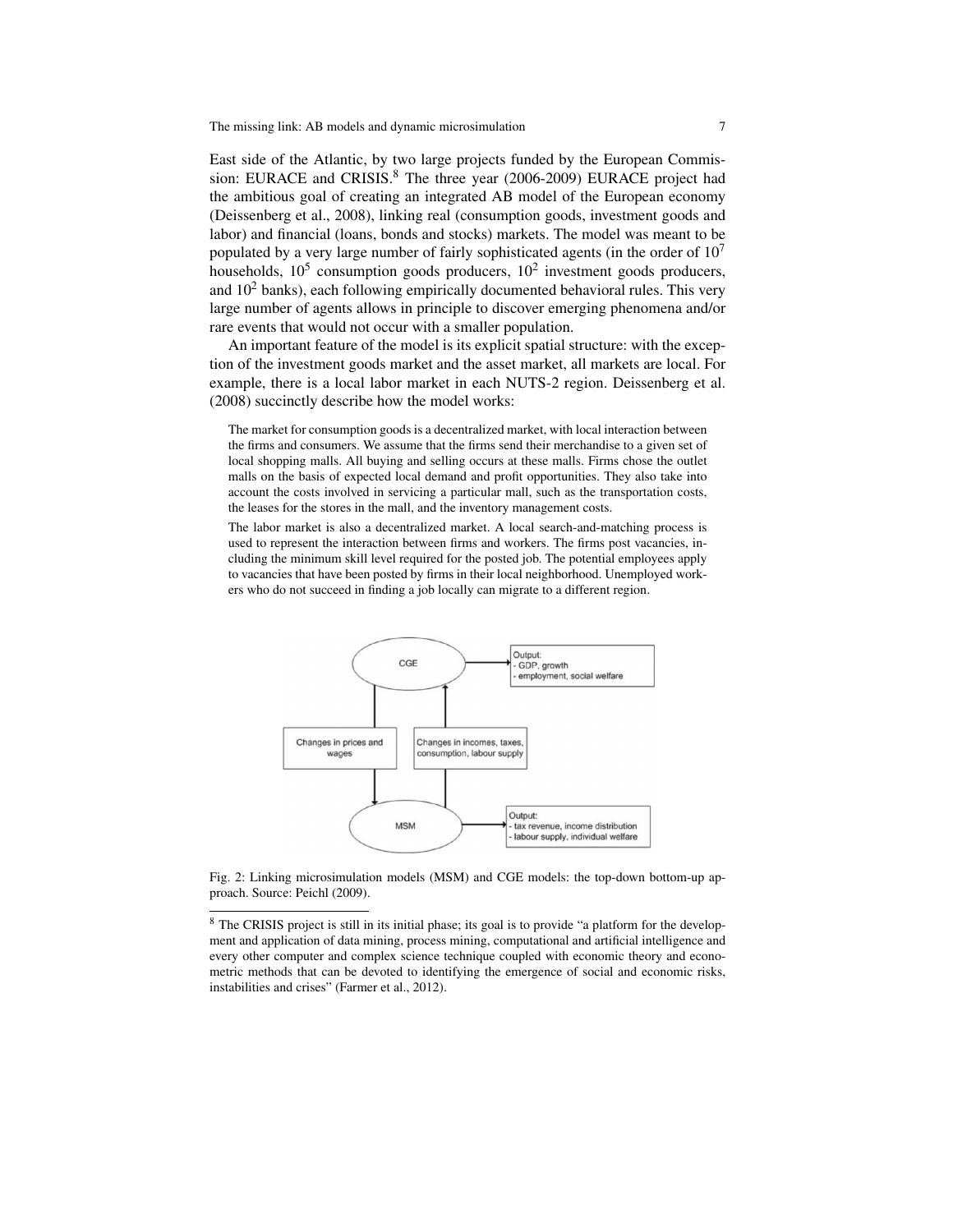The market for investment goods is a centralized market. There are multiple investment goods producers, each producing a different, vertically differentiated, technology. The investment goods producers invest in R&D to technologically improve the investment goods, leading to oligopolistic competition among them. The producers of consumption goods can invest in one of these technologies to produce a variety of differentiated consumption goods.

On the credit market, the firms interact with banks to obtain loans. The credit market is a decentralized market, with competition between banks setting different interest rates for the business loans. The banks apply credit standards to the firms that apply for the loans. Thus, the firms can be credit constrained.

Finally, the financial asset market links the real side with the financial side. Firms issue equity (common stocks and corporate bonds) to finance investments and production. The households invest in asset portfolios, and the government sells government bonds to finance its budget deficit. The financial market thus consists of a market for corporate and government bonds and a market for firm stocks. The linkage between the financial side and the real side of the economy is provided by the financial policy of the firms on internal and external financing, that is among others, by the dividend, the debt repayment, and the investment decisions.

Figure 3 shows the interactions between producers and consumers in the markets for investment and consumption goods.

Admittedly, EURACE reached a level of complexity rarely seen in an economic model, and proved difficult to manage. As the EU funding run out, the project developed into smaller scale models, each maintained by a different research unit. Herbert Dawid and his team, at the University of Bielefeld, focused on skills formation and innovation; their model was upgraded (Dawid and Neugart, 2011; Dawid et al., 2011) and gave rise to a steady stream of publications.<sup>9</sup> Silvano Cingotti and his team, at the University of Genoa, focused on the credit market and bank regulation.<sup>10</sup> The team lead by Mauro Gallegati and Domenico Delli Gatti, at the Marche Polytechnic University and the Catholic University, adopted another strategy and kept on developing ad-hoc models for specific applications.

# 7 Microsimulation vs. AB modeling: the challenge of empirical validation

The works by Bergmann and Eliasson were a first attempt at replacing the core of macroeconomics (Caballero, 2010) with an AB alternative. Their goal to provide a structural closed model of the whole economy, to be calibrated empirically, was indeed very ambitious. After more than 30 years, the literature is taking the challenge again. The models reviewed in the previous section are more general and more complex than their overlooked ancestors, but they will ultimately be judged under the same metric : the ability to track real data, simulate policy options and provide policy guidance.

<sup>9</sup> See Dawid et al. (2009, 2012).

 $10$  Cincotti and Teglio (2010); Teglio et al. (2012).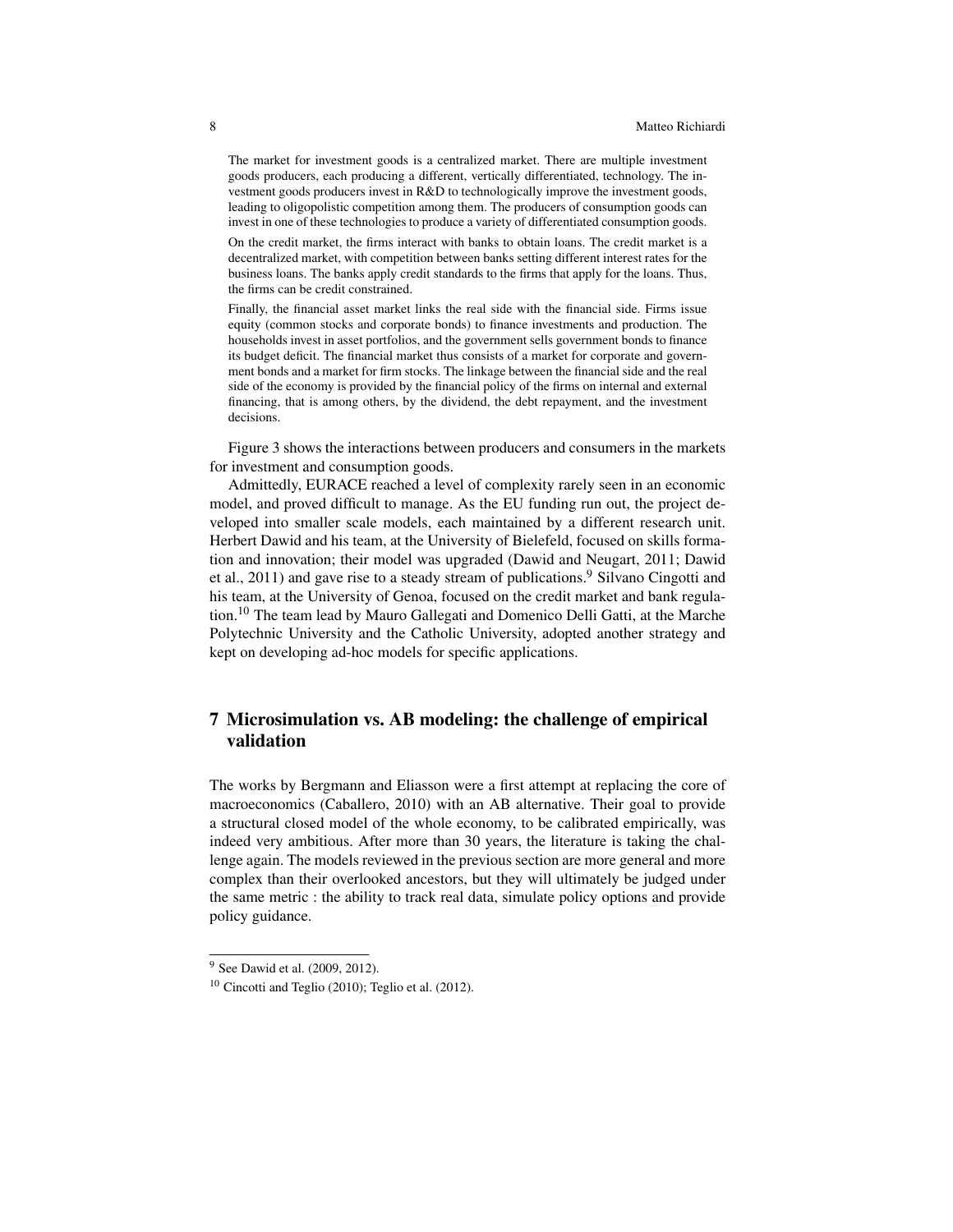With respect to the issue of empirical validation, two approaches can be identified. The first one, which is standard in the DMS literature, is to separately estimate the different processes (education, household formation, labor market participation, *etc.*) as reduced-form equations. This requires to assume that choices are made sequentially, so that all the covariates in every process can be considered as predetermined. This assumption being often untenable, the practical solution is to keep the estimates separate and "adjust" the estimates (via *alignment* algorithms) in order to keep the evolution of some macro-variables of interest in line with exogenously given targets. This also takes care of specification errors, and of the fact that microsimulations generally lack general equilibrium feedback effects. However, the procedure is of dubious validity, from a theoretical point of view. It is considered as a "quick and dirty" solution to deal with complicated models and inadequate data; it can (by construction) succeed in tracking real time series but it has no structural backbone and thus it is likely to fail to predict the effects of policy changes; moreover, it is not able to provide out-of-sample guidance when no external targets are available.



Fig. 3: Interactions in the capital goods market (top panel) and the consumption goods market (bottom panel). Source: Deissenberg et al. (2008).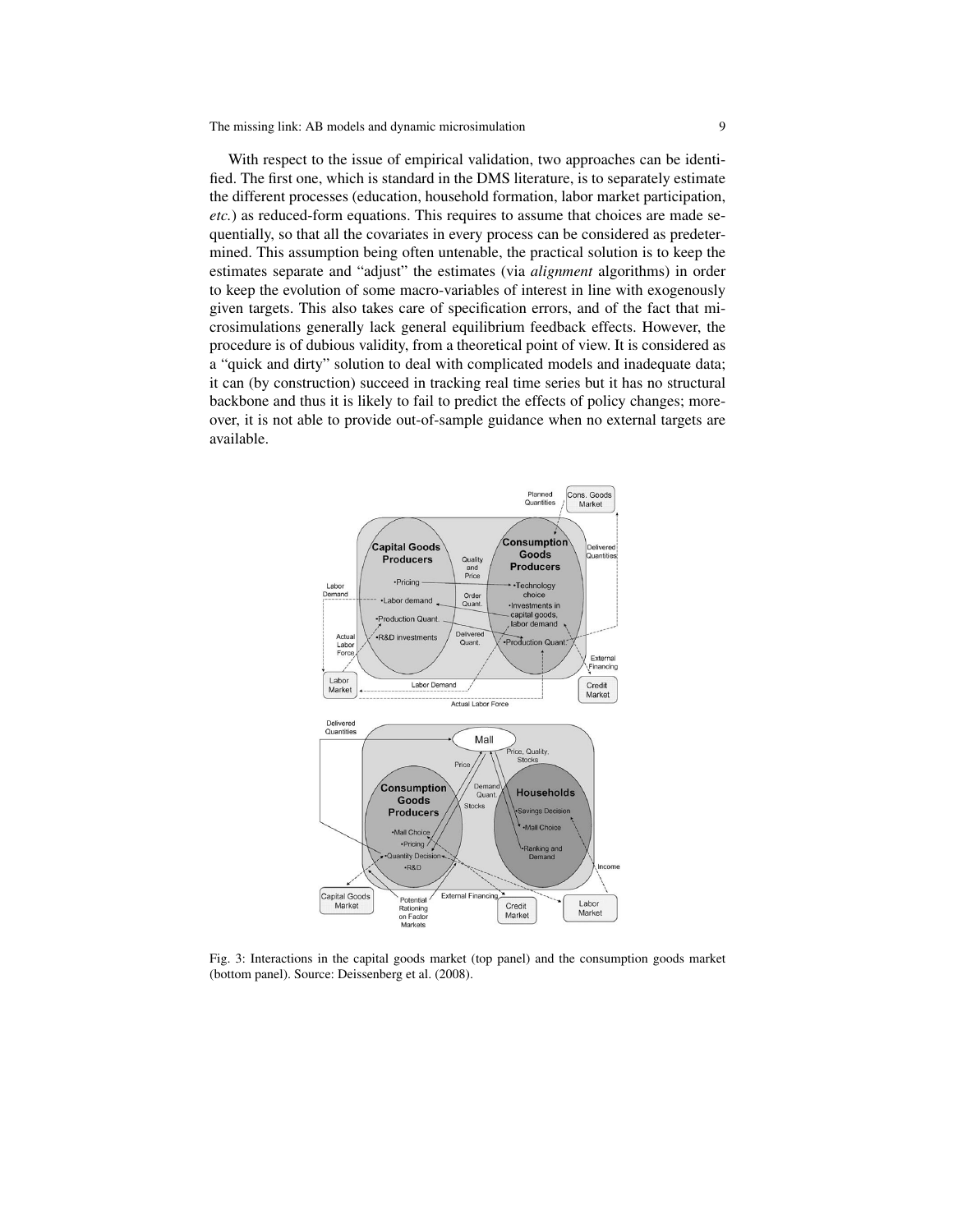The second approach is the one followed by DSGE modeling, which has evolved from rough calibration to structural estimation (Tovar, 2008; Fernández-Villaverde, 2010). Notwithstanding the fact that DSGE models are packed with simplifying assumptions, their estimation is by no means straightforward. The most standard technique is ML and requires to linearize the model in order to find a local approximation of the steady state solution (the so-called *policy functions*), then express this solution as a Markov chain (the *state space representation*), then apply filtering theory in order to obtain the likelihood function. Because this likelihood function is generally very flat and quite uninformative about the underlying structural parameters, more curvature is added by introducing Bayesian priors.

As for AB models, empirical validation is still rare, and generally amounts to more or less sophisticated calibration; only a few applications exist where a structural estimation of an AB model is performed, and they normally involve very simple models.<sup>11</sup> The use of simulated minimum distance estimators appear to be a promising approach (Grazzini and Richiardi, 2013), but the feasibility of the approach in a large scale model has still to be proved.

This test will eventually decide the future of macroeconomics. If the structural estimation of large scale AB models remains beyond reach, a sequential approach might become dominant, where —following the standard practice in the microsimulation literature— different submodules are separately estimated. This will however dent the appeal of AB models as an alternative to DSGE models in Economics. If, on the other hand, large scale AB models prove amenable to structural estimation, it is likely that they will eventually encompass DMS and establish their validity over and beyond DSGE models— not only to explore theoretical possibilities but also to analyze policy relevant issues.

### Acknowledgements

Financial support from Collegio Carlo Alberto is gratefully acknowledged.

#### References

- Anderson, P., Arrow, K., and Pines, D., editors (1988). *The Economy as an Evolving Complex System*. SFI Studies in the Sciences of Complexity. Addison-Wesley Longman, Redwood City, CA.
- Arthur, W., Durlauf, S., and Lane, D., editors (1997). *The Economy as an Evolving Complex System II*. Addison-Wesley Longman.
- Ballot, G. (2002). Modeling the labor market as an evolving institution: model artemis. *Journal of Economic Behavior and Organization*, 49:51–77.

 $11$  See Grazzini et al. (2012b,a) and the references therein.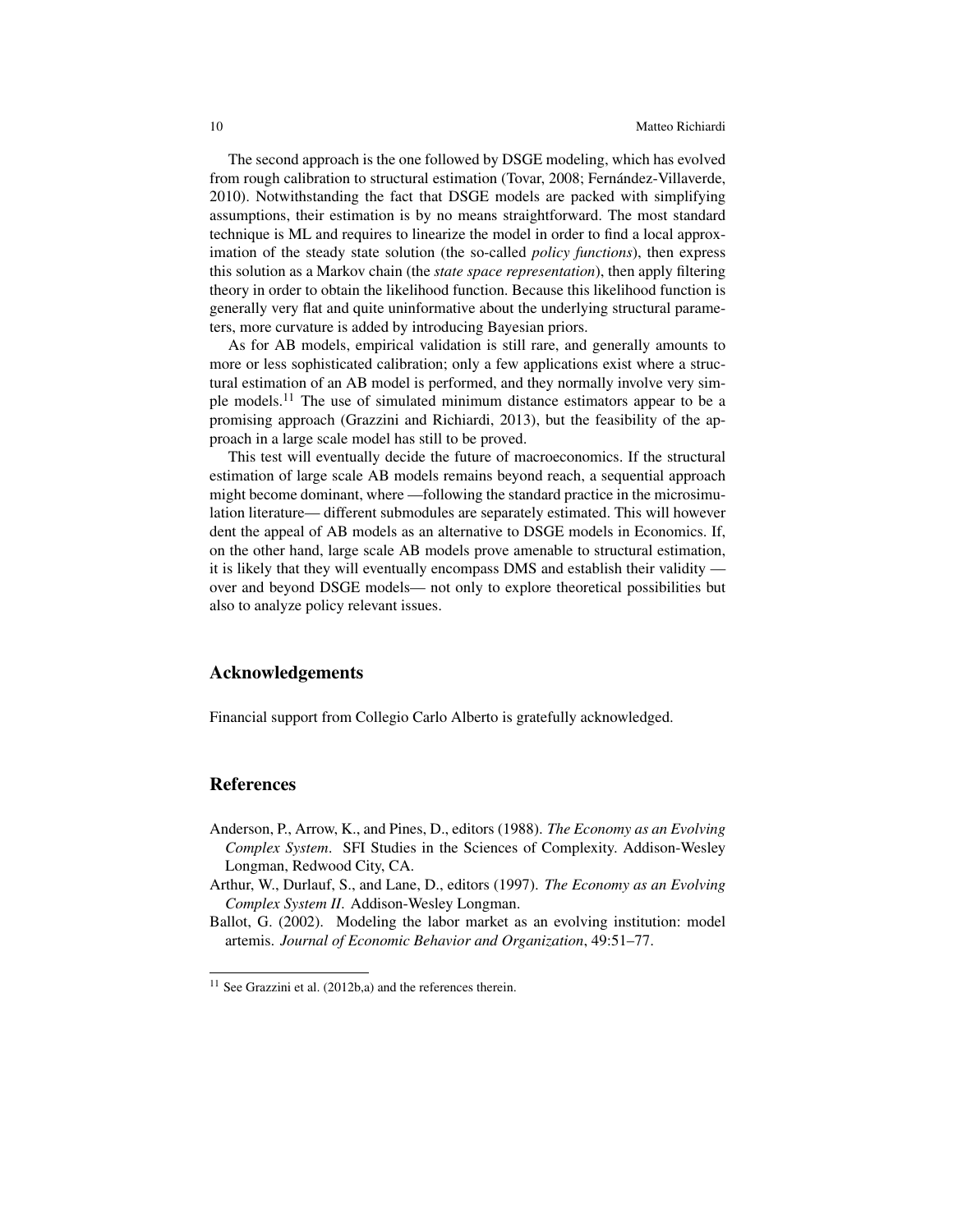- Bennett, R. L. and Bergmann, B. R. (1986). *A Microsimulated Transactions Model of the United States Economy*. John Hopkins University Press, Baltimore.
- Bergmann, B. R. (1973). Labor turnover, segmentation and rates of unemployment: A simulation-theoretic approach. Technical report, University of Maryland.
- Bergmann, B. R. (1974). A microsimulation of the macroeconomy with explicitely represented money flows. *Annals of Economic and Social Measurement*, 3(3):475–489.
- Bergmann, B. R., Eliasson, G., and Orcutt, G. H., editors (1977). *Micro simulation– models, methods, and applications: proceedings of the Symposium on Micro Simulation Methods, Stockholm, September 19-22*.
- Blume, L. and Durlauf, S., editors (2006). *The Economy as an Evolving Complex System, III. Current perspectives and future directions.* Oxford University Press, Oxford, UK.
- Caballero, R. J. (2010). Macroeconomics after the crisis: Time to deal with the pretense-of-knowledge syndrome. *Journal of Economic Perspectives*, 24:85–102.
- Cincotti, Silvano, R. M. and Teglio, A. (2010). Credit money and macroeconomic instability in the agent-based model and simulator eurace. *Economics: The Open-Access, Open-Assessment E-Journal*, 4(2010-26).
- Colander, D., Howitt, P., Kirman, A., Leijonhufvud, A., and Mehrling, P. (2008). Toward an empirically based macroeconomics. *The American Economic Review, Papers and Proceedings*, 98(2):236–240.
- Dawid, H., Gemkow, S., Harting, P., and Neugart, M. (2012). Labor market integration policies and the convergence of regions: the role of skills and technology diffusion. *Journal of Evolutionary Economics*, 22(3):543–562.
- Dawid, H., Gemkow, S., Harting, P., van der Hoog, S., and Neugart, M. (2009). On the effects of skill upgrading in the presence of spatial labor market frictions: an agent-based analysis of spatial policy design. *Journal of Artificial Societies and Social Simulation*, 12:4.
- Dawid, H., Gemkow, S., Harting, P., van der Hoog, S., and Neugart, M. (2011). The eurace@unibi model: An agent-based macroeconomic model for economic policy design. Technical report, University of Bielefeld.
- Dawid, H., Gemkow, S., Harting, P., van der Hoog, S., and Neugart, M. (2013). Agent-based macroeconomic modeling and policy analysis: The eurace@unibi model. In Chen, S.-H. and Kaboudan, M., editors, *Handbook on Computational Economics and Finance*. Oxford University Press, Oxford, UK. forthcoming.
- Dawid, H. and Neugart, M. (2011). Agent-based models for economic policy design. *Eastern Economic Journal*, 37(1):44–50.
- Deissenberg, C., van der Hoog, S., and Dawid, H. (2008). Eurace: A massively parallel agent-based model of the european economy. *Applied Mathematics and Computation*, 204:541–552.
- Dosi, G. and Nelson, R. (1994). An introduction to evolutionary theories in economics. *Journal of Evolutionary Economics*, 4:153–172.
- Eliasson, G. (1977). Competition and market processes in a simulation model of the swedish economy. *The American Economic Review*, 67:277–281.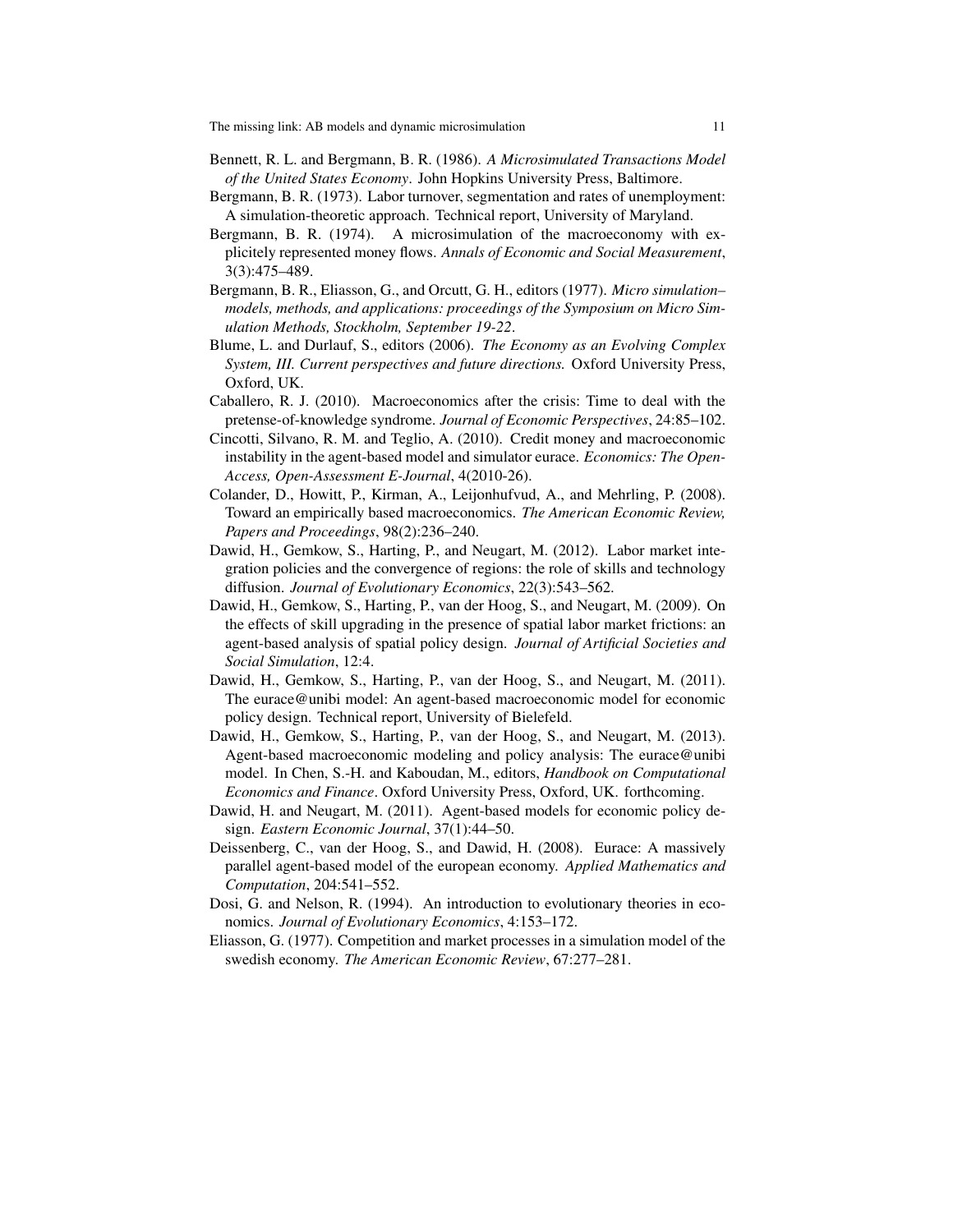- Eliasson, G., Olavi, G., and Heiman, M. (1976). A micro-macro interactive simulation model of the swedish economy. F orvaltningsbolaget Sindex 7.
- Farmer, D. J., Gallegati, M., Hommes, C., Kirman, A., Ormerod, P., Cincotti, S., Sanchez, A., and Helbing, D. (2012). A complex systems approach to constructing better models for managing financial markets and the economy. *Journal of European physical journal: special topics*, 214(1):295–324.
- Fernández-Villaverde, J. (2010). The econometrics of dsge models. *SERIEs*, 1:3– 49.
- Gallegati, M. and Richiardi, M. (2009). Agent-based modelling in economics and complexity. In Meyer, R. A., editor, *Encyclopedia of Complexity and System Science*. Springer. forthcoming.
- Gardner, M. (1970). Mathematical games: The fantastic combinations of john conways new solitaire game 'life'. *Scientific American*, 223(4):120–123.
- Grazzini, J. and Richiardi, M. (2013). Consistent estimation of agent-based models by simulated minimum distance. Working Paper 130/2013, LABORatorio R. Revelli.
- Grazzini, J., Richiardi, M., and Sella, L. (2012a). Small sample bias in msm estimation of agent-based models. In Andrea Teglio, Simone Alfarano, E. C.-C. M. G.-V., editor, *Managing Market Complexity. The Approach of Artificial Economics.*, Lecture Notes in Economics and Mathematical Systems. Springer.
- Grazzini, J., Richiardi, M. G., and Sella, L. (2012b). Indirect estimation of agentbased models. an application to a simple diffusion model. *Complexity Economics*, 1(2 (forthcoming)).
- Kirman, A. (2010). The economic crisis is a crisis for economic theory. *CESifo Economic Studies*, 56(4):498–535.
- Krugman, P. (2011). The profession and the crisis. *Eastern Economic Journal*, 37:303–312.
- Li, J. (2011). *Dynamic Microsimulation for Public Policy Analysis*. Boekenplan, Maastricht, NL.
- Martini, A. and Trivellato, U. (1997). The role of survey data in microsimulation models for social policy analysis. *Labour*, 11(1):83–112.
- Morand, E., Toulemon, L., S., P., R., B., and F., B. (2010). Demographic modelling: the state of the art. SustainCity Working Paper 2.1a, Ined, Paris.
- Olson, P. I. . . (2007). On the contributions of barbara bergmann to economics. *Review of Political Economy*, 19:475–496.
- Orcutt, G. H. (1957). A new type of socio-economic system. *The Review of Economics and Statistics*, 39:116–123.
- Orcutt, G. H., Greenberger, M., Korbel, J., and Rivlin, A. M. (1961). *Microanalysis of Socioeconomic Systems. A Simulation Study.* Harper & Brothers.
- Peichl, A. (2009). The benefits and problems of linking micro and macro models. evidence from a flat tax analysis. *Journal of Applied Economics*, XII(2):301–329.
- Richiardi, M. (2012). Agent-based computational economics: a short introduction. *The Knowledge Engineering Review*, 27(2):137–149.
- Schelling, T. (1969). Models of segregation. *American Economic Review*, 59(2):488–493.